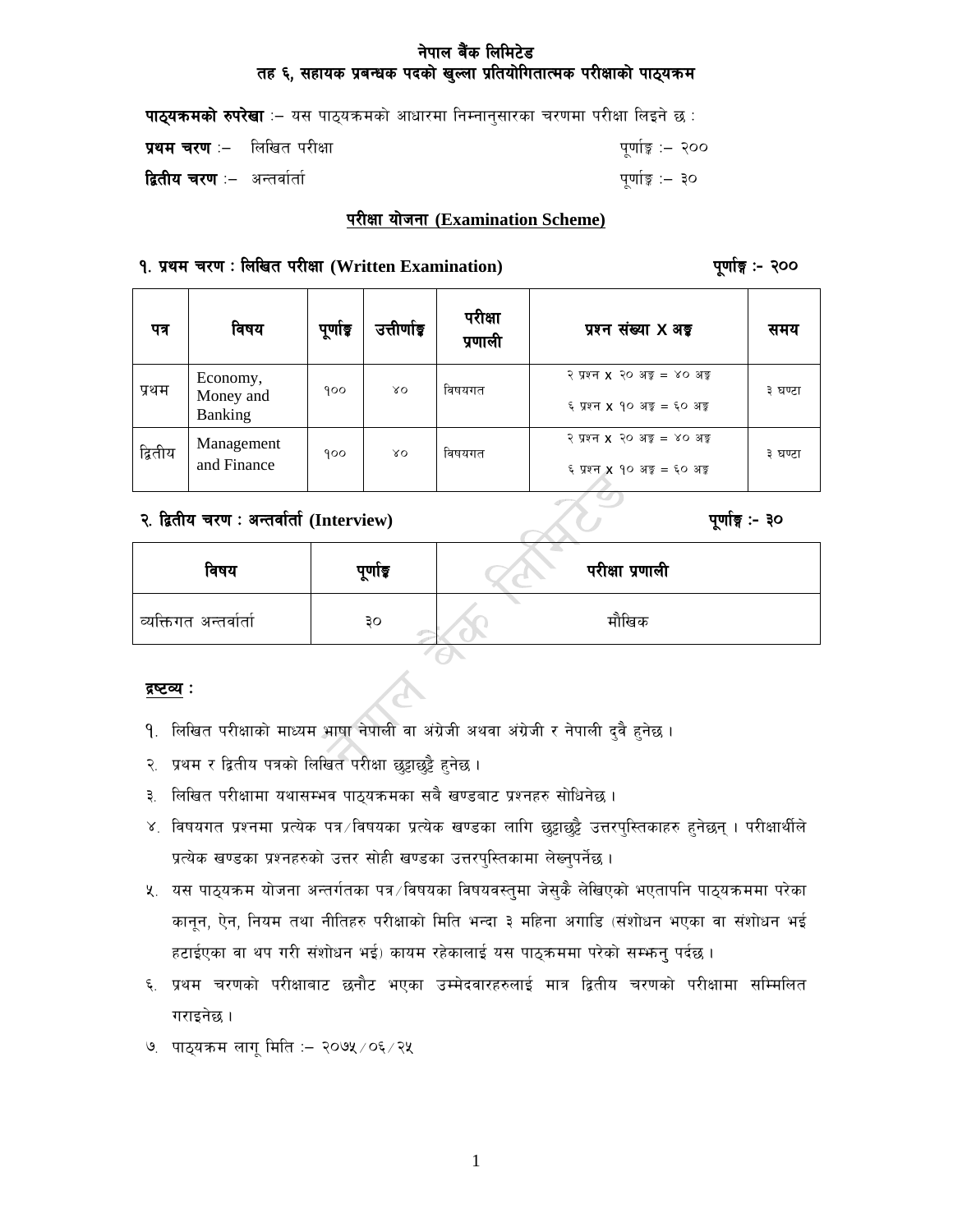## तेपाल बैंक लिमिटेड तह ६, सहायक प्रबन्धक पदको खल्ला प्रतियोगितात्मक परीक्षाको पाठ्यक्रम

### **k|yd kq M— Economy, Money and Banking**

### **Section (A): Economy: 50 Marks (1×20+3×10=50)**

- 1. National Income Accounting: GDP, GDP Measurement, GDP Computation in Nepal and its problems.
- 2. Growth Theories: Harrod-Domar & Solow-Swan
- 3. Price and Output Determination under Various Market Systems: Perfect Competition, Imperfect, Monopolistic and Oligopoly Market Systems.
- 4. Theories of International Trade and Investment, Foreign Trade and Investment Policies of Nepal.
- 5. Development Economy Structure and Characteristics of Developing Economics, Determinants of Economic Growth, Development issue and Challenges, Privatization and its Present Affairs in Nepal.
- 6. Poverty, Inequality, Population Growth and Challenges in Nepal.
- 7. Development Planning and its importance: Development Planning in Nepal Issues and Challenges.
- 8. Monetary and Fiscal Policy of Nepal
- 9. Industrial and Commercial Policy of Nepal
- 10. Bank and Financial Institutions Act 2073, Nepal Rastra Bank Act 2058, Banking Offense and Punishment Act 2064 & AML Act 2064 and Various NRB Directives.

#### **Section (B): Money & Banking: 50 Marks** (1×20+3×10=50)

- 1. Banking: History, Role and Functions of Commercial Banks and Central Bank.
- 2. Management of Commercial Bank: Profitability and Liquidity Management, Assets and Liability Management, Lending Principles and its Management, Determination of Interest Rates.
- 3. Concept and Methods of Project Evaluation, Project Appraisal Techniques, Analysis of Financial Statements, Ratio Analysis, Cash Flow Analysis and Measuring for the performance.
- 4. Bank Marketing: Banking Products and Instruments, Target Groups/Customer-line, Marketing Strategies and plans.
- 5. Foreign Exchange Management Policy, Practices and Regulation in Nepal.
- 6. Money Supply: Definition, Factors affecting Money Supply, High Power Money and Money Multiplier.
- 7. Inflation: Concept, Causes, Measurement and Consequences, Trade-off between inflation and unemployment.
- 8. Bank Risks Management, BASEL III and related NRB Directives.
- 9. Trade Finance: Letter of credit, Letter of Guarantee, etc. and related NRB Directives.